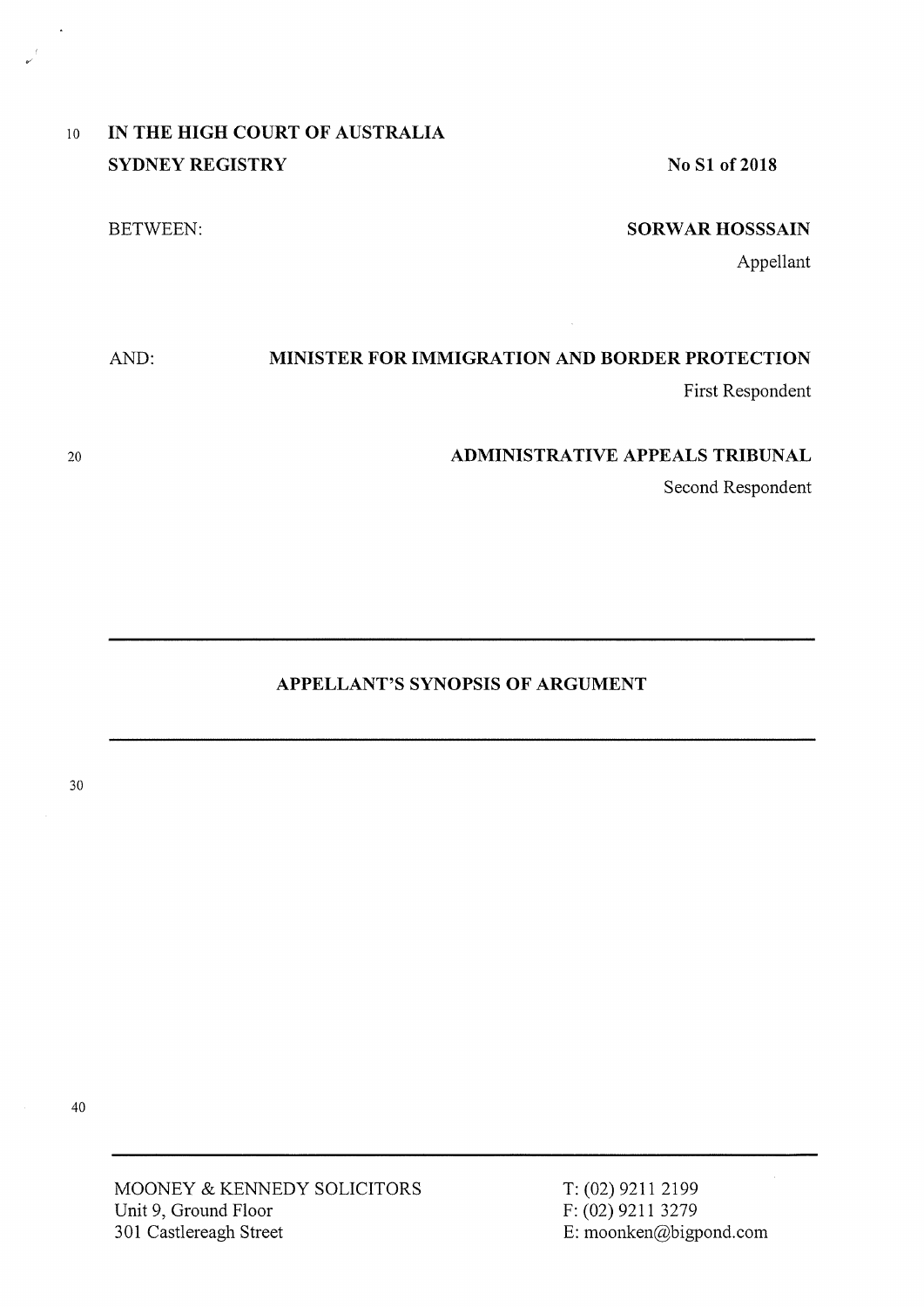10

#### **Part I: Certification**

1. It is certified that this outline is in a form suitable for publication on the intemet.

#### **Part II: Outline of oral argument**

- 1. Introduction
- 2. The Tribunal's error
	- (a) The underlying statutory provisions:
		- (i) *Migration Act 1958* (Cth) s 65: AB 212 [9].
		- (ii) *Migration Regulations 1994* (Cth) Sch 2, ell 820.211, 820.223: AB 212 [8].
	- (b) The two relevant criteria were:
		- (i) Public Interest Criterion 3001: AB 221 [40].
		- (ii) Public Interest Criterion 4004: AB 212 [9].
	- (c) The Tribunal asked the wrong question and erred in law by asking whether there were 'compelling reasons' at the time of application (21 May 2015) rather than the time of decision (25 February 2016): AB 4.
- 3. The process for determining jurisdictional error
	- (a) *Wei v Minister for Immigration and Border Protection* (2015) 257 CLR 22 at [23]-[27] *(Wei)* makes three relevant points:
		- (i) Jurisdictional error is a term of conclusion reflecting the results of a process of statutory construction: *Wei* at [24]-[26].
		- (ii) Central to that process is to ask whether the purposes of the scheme would or would not be advanced by holding an exercise of power to be invalid: *Wei* at [26].
		- (iii) The ultimate question is whether the duty breached was an express or implied condition of the valid exercise of the power: *Wei* at [23].
		- (b) Materiality to outcome may be relevant but is not a necessary element of jurisdictional error.
		- (c) In determining whether an error is jurisdictional, it is relevant to consider 'the extent and consequences' of the breach: *Minister for Immigration and*

20

30

40

4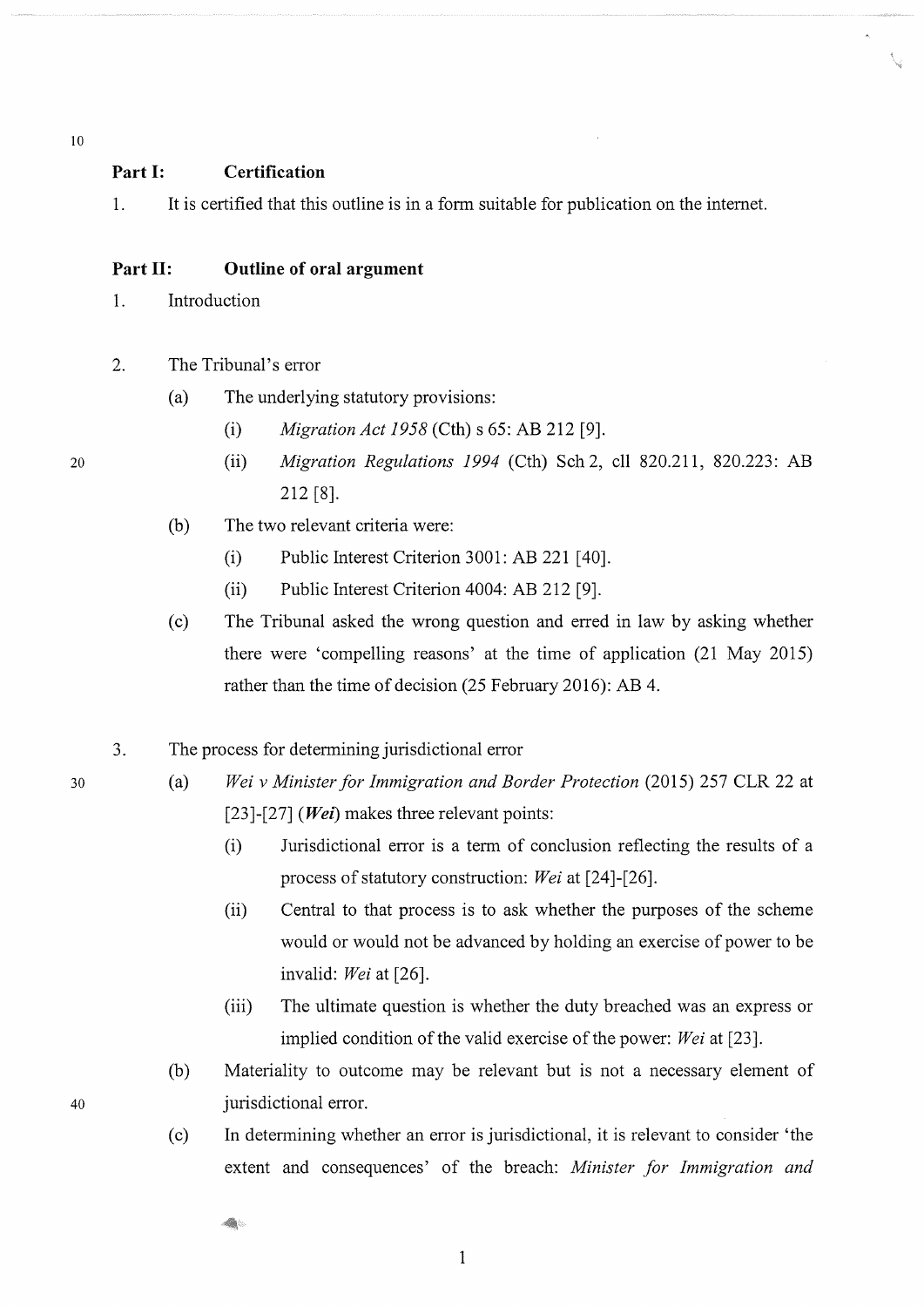*Citizenship v SZIZO* (2009) 238 CLR 627 at [35]. Because the extent of the breach is relevant, the inherent gravity of the error is important: ibid.

- 4. The error here was jurisdictional:
	- (a) whether there were compelling reasons was a central issue for the Tribunal:
		- (i) the Tribunal's function was to *review* the delegate's decision: *Migration Act 1958* (Cth) ss 348, 349;
		- (ii) ordinarily, the issues arising in relation to a review are those which were dispositive before the delegate: *SZBEL v Minister for Immigration and Multicultural and Indigenous Affairs* (2006) 228 CLR 152 at [34]-[35];
		- (iii) the issue that was dispositive before the delegate was the issue of compelling reasons: AB 130-135. The delegate did not address Public Interest Criterion 4004.
	- (b) The consideration of compelling reasons had a measure of connection with the Tribunal's decision and affected the exercise of a power: *Craig v South Australia* (1995) 184 CLR 163 at 179; *Yusuf(2001)* 206 CLR 323 at [82].
	- (c) The error was grave.
	- (d) Parliament did not intend that the decision of the Tribunal be valid in those circumstances: *SAAP* (2005) 228 CLR 294 at [77]; *Minister for Immigration and Citizenship v Li* (2013) 249 CLR 332 at [85]-[86].
- 5. Alternatively, if a materiality test is required:
	- (a) the question is not what the decision *would* have been absent the error; it is what the decision *could* have been. If the decision *could* have been otherwise, it will ordinarily be invalid: *FTZK* (2014) 88 ALJR 754 at [97]; *Stead v State Government Insurance Commission* (1986) 161 CLR 141 at 147; *WZAPN* (2015) 254 CLR 610 at [78].
	- (b) The relevant degree of materiality is low:
		- (i) because the merits are for the repository of the power;
		- (ii) because the Court's role is to determine the legality of decisions;
		- (iii) because of the rule of law.
	- (c) For similar reasons, the Court would be cautious before finding that there was no real possibility.

20

10